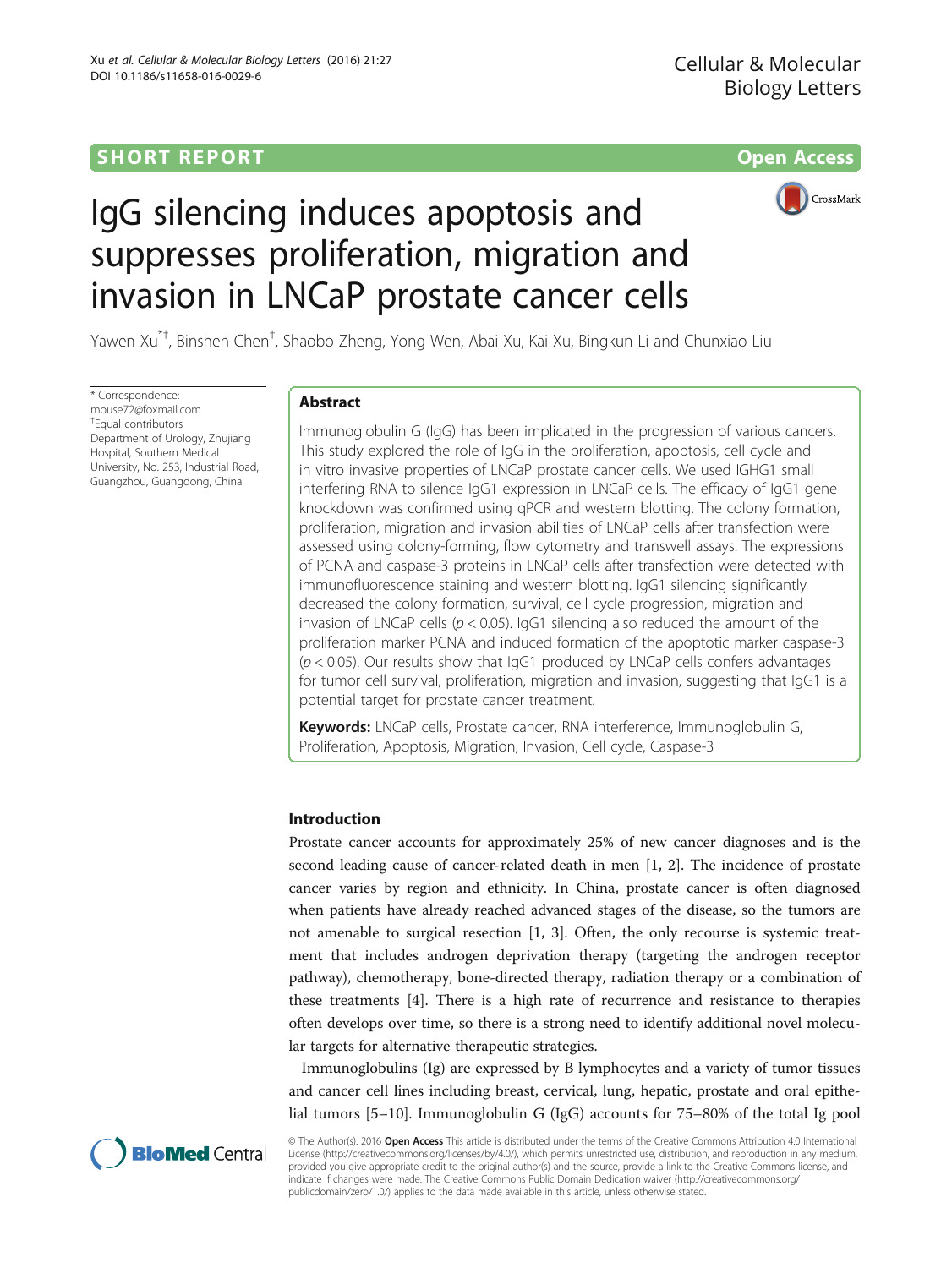[[11\]](#page-9-0). The role of IgG in cancer is a relatively new subject of study. The results implicate IgG in promoting cancer progression [\[12](#page-9-0)–[14](#page-9-0)]. In lung cancer, breast cancer and esophageal squamous cell carcinomas, tumor-derived IgG not only enhances the growth and survival of cancer cells but also facilitates metastatic processes.

It is possible that IgG has pro-tumor effects due to its role in the immune system. For example, in papillary thyroid cancer, IgG co-localized with complement proteins, which may indicate the formation of immune complexes that allow the cancer cells to escape host immune responses [\[15\]](#page-9-0). However, high levels of endogenous IgG in the serum might also impair NK cell-mediated antibody-dependent cell cytotoxicity in antibody-based therapy [\[16](#page-9-0), [17\]](#page-9-0).

Alternative roles of IgG that are not related to immune function should also be considered in cancer cells. To date, relatively little is known about the role of prostate cancer-derived Ig. In prostate cancer patients, the serum levels of IgG, IgA or IgM are usually elevated [[18](#page-9-0), [19\]](#page-9-0). However, whether IgG exists intracellularly in tumor cells is a controversial question [\[10](#page-9-0), [20](#page-9-0)]. Chen et al. found IgG heavy and light chain proteins localized in the cytoplasm and at the membrane of prostate cancer cells using the PC3 cell line [[5\]](#page-8-0). They also documented expression of recombination activating gene 1 (RAG1) and RAG2. Consistent with their findings, we also found IgG expression in PC3 cells and in another prostate cancer cell line, LNCaP, in an earlier study [[21\]](#page-9-0).

LNCaP cells are hormone-dependent cancer cells that are typical of early-stage prostate cancer. This study aimed to address the role of IgG in prostate cancer using LNCaP cells. The method involved silencing IgG expression using RNA interference (RNAi) technology. Tumor cell survival advantages are conferred by a variety of mechanisms, including increased cell proliferation, cell cycle dysregulation and apoptosis resistance. Therefore, we assessed the effects of IgG knockdown on each of these outcomes, and on the migration and invasion abilities of LNCaP prostate cancer cells.

#### Materials and methods

#### Cell culture

Human androgen-dependent prostate cancer cells from the LNCaP line were obtained from Landbiology. The cells were maintained in Dublecco's modified Eagle's medium (DMEM; Hyclone) supplemented with 10% fetal bovine serum (FBS; Hyclone) at 37 °C in a humidified 5%  $CO<sub>2</sub>$  atmosphere. Cells were used in the logarithmic growth phase.

#### Transfection

The siRNA oligoribonucleotides were designed and synthesized by RiboBio. The siRNAs targeting human IgG1 mRNA were termed siIgG. siRNA that was not homologous to any human genome sequences was used as the negative control and termed siCon. The siIgG sequence targeted the constant region of the IgG1 heavy chain (target sequence: CTACACATCAGCAGGAATA). The sequences of the sense and anti-sense strands were 5′-CUACACAUCAGCAGGAAUA and 3′-dTdTGAU-GUGUAGUCGUCCUUAU, respectively. The day prior to transfection, LNCaP cells were seeded on 6-well plates  $(5.0 \times 10^5 \text{ cells/well})$  or 96-well plates  $(1.0 \times 10^4 \text{ cells/m})$ well). The cells were allowed to grow until they were 70–80% confluent and then transfected with duplex siRNA using Lipofectamine 2000 (Invitrogen) according to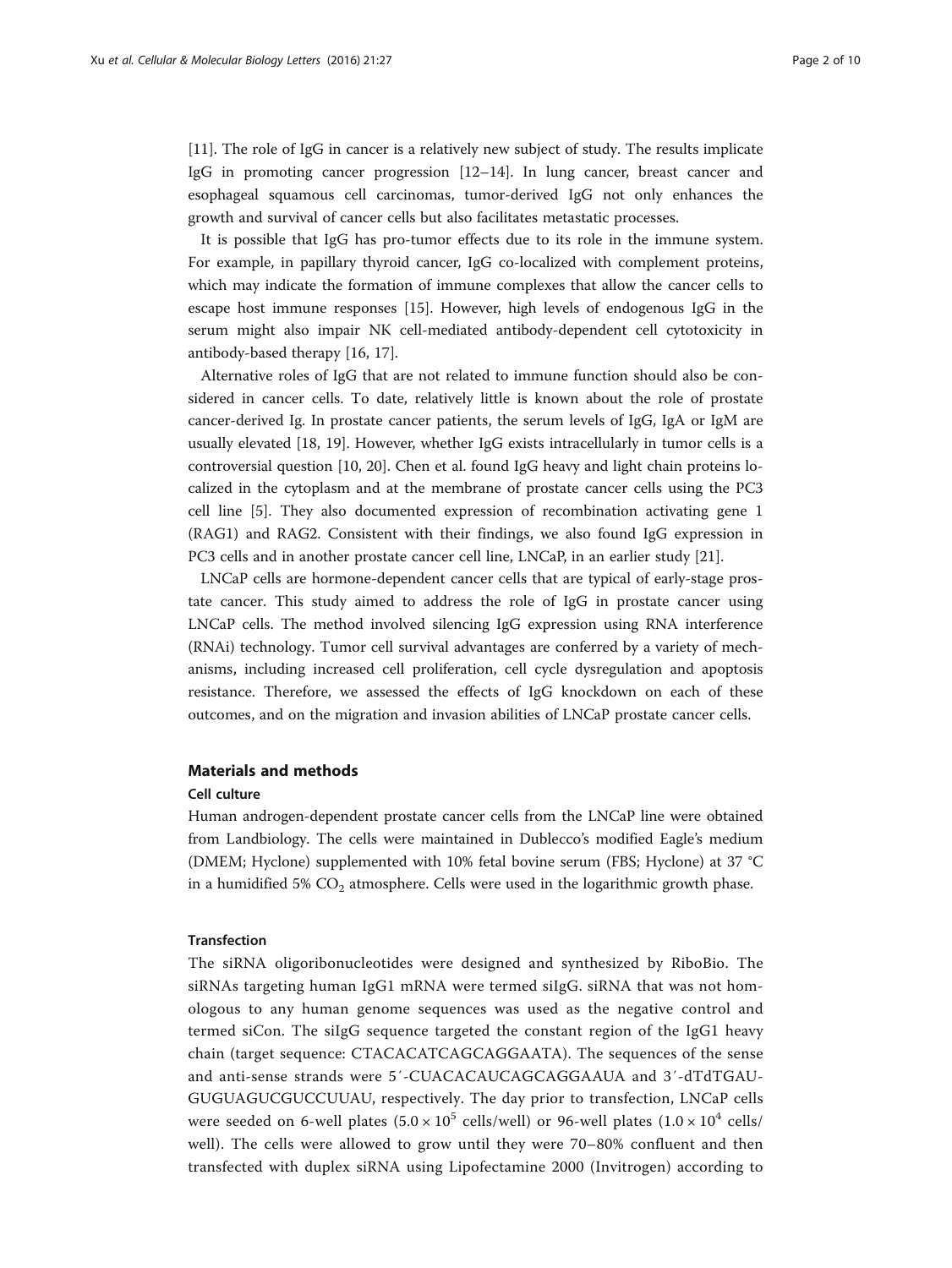the manufacturer's instructions. The transfection efficiency was assessed via quantitative PCR (qPCR) 36 h after transfection.

#### RNA isolation and qPCR

Total RNA was extracted using TRIzol (Invitrogen). cDNA was synthesized from 1 μg of RNA using the M-MLV reverse transcriptase system (Promega) according to the manufacturer's instructions. The qPCR reaction contained 5 μl cDNA (1:20), 0.5 μl forward primer, 0.5 μM reverse primer, 10 μl  $2 \times$  SYBR Green qPCR SuperMix (PE Applied Biosystems) and 4 μl ddH2O. qPCR was performed using an ABI Prism 7500 Sequence Detection System (Applied Biosystems). The reaction conditions were 95 °C for 5 min followed by 40 cycles consisting of 95 °C for 15 s, 60 °C for 15 s and 72 °C for 32 s. The sequences of the IGHG1 primers were: forward 5′-GCAGCCGGAGAACAACTACA-3′ and reverse 5′-TGGTTGTGCAGAGCCTCATG-3′. 18SrRNA was used as the internal reference (forward primer: 5′-CCTGGATACCGCAGCTAGGA-3′, reverse primer: 5′-GCGGCGCAA TACGAATGCCCC-3′). Relative quantitation was performed using the ΔΔCt method.

#### Western blotting

Total cell lysates were prepared and then separated using SDS-PAGE and transferred to a PVDF membrane (Millipore). The membranes were then blocked with 5% skim milk at room temperature for 1 h. The membranes were washed and incubated with primary antibody at 37 °C for 2 h and secondary antibody at 37 °C for 1 h. The primary antibodies used were: rabbit anti-human IgG (Dako) and horseradish peroxidaseconjugated anti-GAPDH (KangChen Bio-tech). The secondary antibodies used were: horseradish peroxidase-conjugated goat anti-rabbit and anti-mouse IgG (Dako). After washing, the proteins were visualized using the SuperSignal West Pico Chemiluminescent Substrate Kit (Pierce Biotechnology) according to the manufacturer's instructions. Densitometry analysis was performed using AlphaImager 2200 analysis software.

#### Colony-forming assay

Three groups of cells were plated in triplicate at 100 cells per well in 96-well plates. One the cells had formed colonies, they were stained with crystal violet and then photographed and counted. Experiments were independently repeated three times and the results were quantified as colony-forming efficiency (CFE) and surviving fraction (SF) using the equations:

- $\text{CFE} = \text{number of colonies/number of inoculated cells} \times 100\%$
- $SF = number of experimental group colonies/number of control group colonies$  $\times$  100\%

# Cell cycle analysis

Cells were collected 48 h after transfection and fixed with 70% ethanol at 4 °C overnight. The cells were then stained with a cell cycle detection kit (KeyGen Bio-tech). Briefly, after one washing with PBS, the fixed cells were re-suspended in 500 μl PBS containing 50 μg/ml propidium iodide (PI), 100 μg/ml RNase A and 0.2% Triton X-100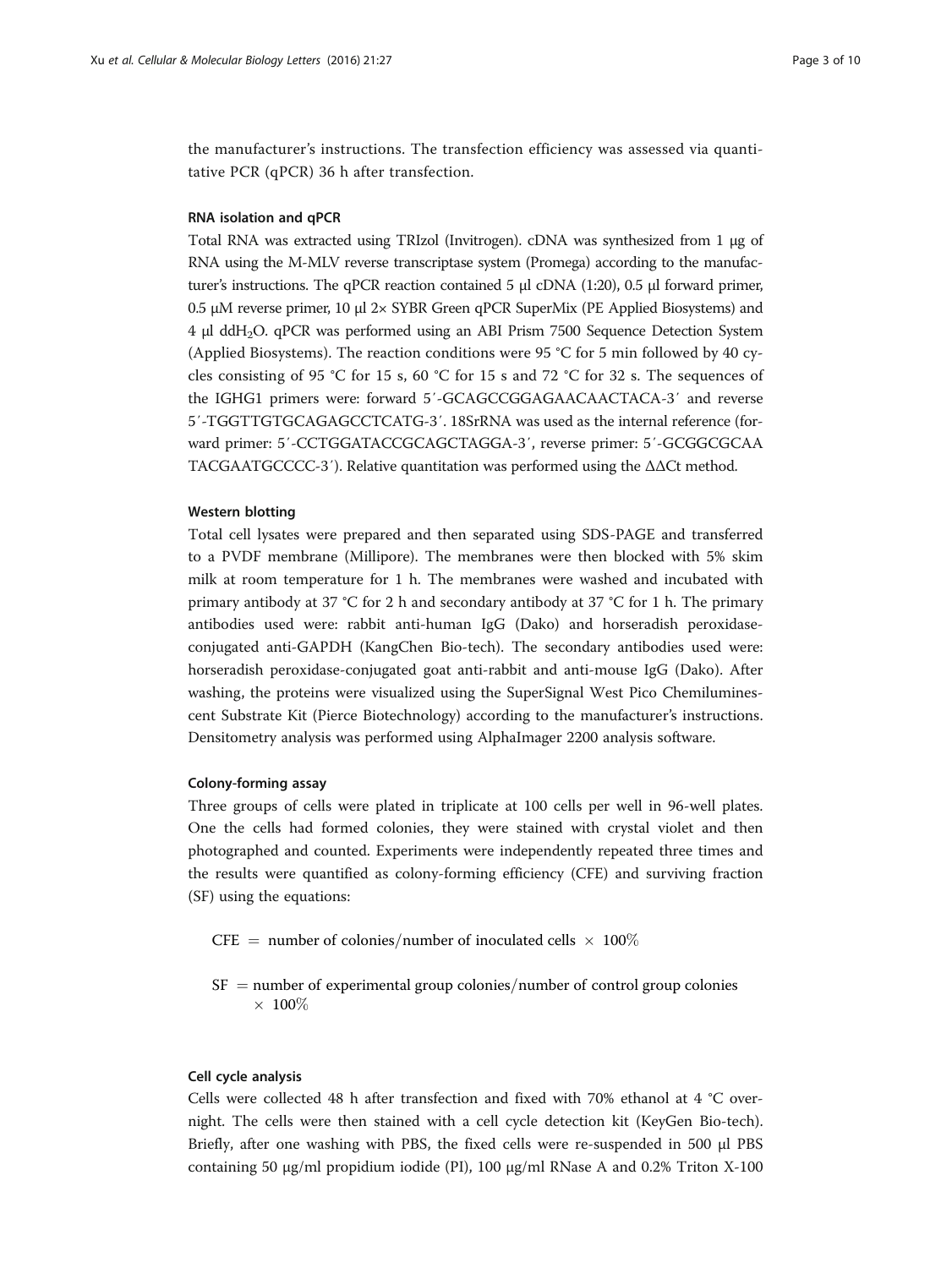and incubated at 4 °C in the dark for 30 min. Cells were analyzed using flow cytometry (BD Biosciences) using the ModFit software.

### Cell migration and invasion assays

For the migration assays,  $10^5$  cells in 100  $\mu$ l of serum-free medium were placed into the upper chamber of a transwell insert (BD Biosciences). For the invasion assays,  $10^5$ cells in 100 μl serum-free medium were placed into the upper chamber of a transwell insert coated with Matrigel (BD Biosciences). Medium supplemented with 10% FBS (600 μl) was added to the lower chamber. The transwell plates were incubated at 37 °C in 5%  $CO<sub>2</sub>$  for 12–48 h. The cells remaining on the upper membrane were removed with cotton wool. The cells that had migrated or invaded through the membrane were fixed with 4% paraformaldehyde, stained with crystal violet for 10 min, imaged and counted. Experiments were independently repeated three times.

#### Immunofluorescence staining

Cells were grown on slides, transfected with siIgG or siCon, and 48 h later, fixed with 4% paraformaldehyde for 30 min at room temperature. After washing, the fixed cells were permeabilized with 0.2% Triton-X 100 for 5 min at room temperature, then blocked with 10% normal goat serum for 30 min, and incubated with primary antibodies against proliferating cell nuclear antigen (PCNA; Cell Signaling Technology) and caspase-3 (Abcam) at 4 °C overnight. The following day, the slides were incubated with fluorescently labeled secondary antibody (1:200; Life Technologies) in the dark for 1 h and 4′,6-diamidino-2-phenylindole (DAPI) for 5 min. Slides were mounted with antifade mounting medium (Beyotime). The slides were imaged and analyzed using Image-Pro Plus software (Media Cybernetics).

#### Statistical analysis

All data are expressed as means ± standard deviation and reflect at least three independent experiments. One-way ANOVA and Tukey's post-hoc test were used to compare the means of the three groups (LNCaP, siCon and siIgG). A p-value less than 0.05 was considered significant. All analyses were done with IBM SPSS Version 20 (SPSS Statistics V20, IBM Corporation).

### Results

#### IgG1 knockdown inhibited the attachment-independent growth of LNCaP cells

To investigate the role of IgG, LNCaP cells were transfected with siCon or siIgG to knockdown IgG1 expression. LNCaP cells that were not transfected with any siRNA were used as a second control group (LNCaP). The reduction in IgG1 was confirmed at the mRNA level via qPCR (Fig. [1a](#page-4-0)) and at the protein level via western blotting (Fig. [1b](#page-4-0)). IgG1 mRNA expression in the siIgG group (0.11  $\pm$  0.03) was significantly (*p* < 0.01) lower than the expression in either the siCon  $(1 \pm 0.25)$  or LNCaP (0.94  $\pm$  0.06) groups. Similarly, IgG1 protein expression in the siIgG group  $(1.02 \pm 0.09)$  was significantly ( $p < 0.01$ ) lower than the expression in either the siCon (3.03 ± 0.11) or LNCaP  $(2.9 \pm 0.21)$  groups. The IgG1 mRNA and protein expression levels in the siCon and LNCaP groups were not significantly  $(p > 0.05)$  different.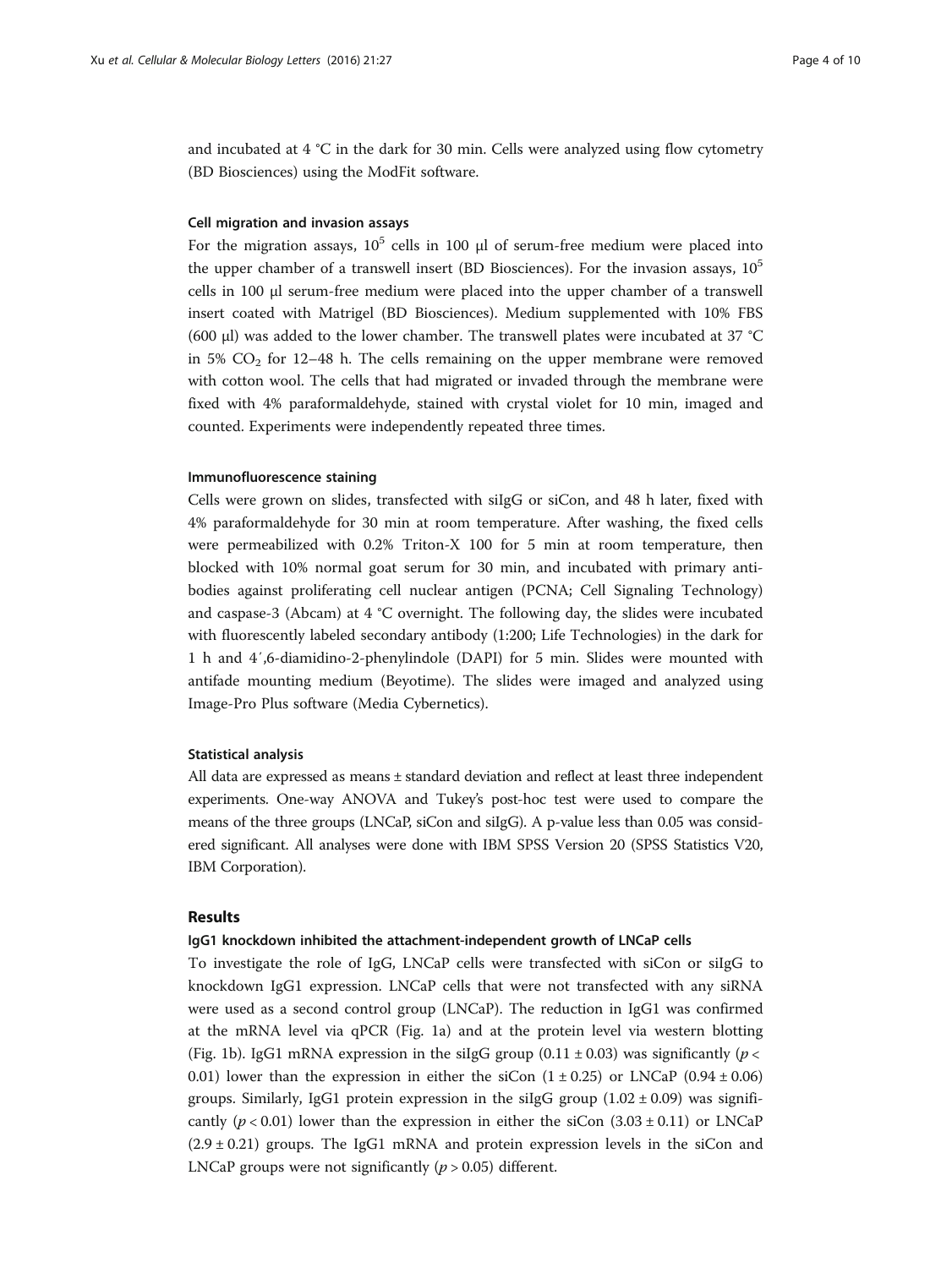<span id="page-4-0"></span>

The effects of siRNA-mediated downregulation of IgG1 on the ability of LNCaP cells to form attachment-independent colonies (Fig. 1c) and on survival (Fig. 1d) were analyzed with colony-forming assays. The colony-forming efficiency (CFE) and surviving fraction (SF) of the siIgG group were significantly ( $p < 0.05$ ) lower than the values for either of the two control groups 48 h after transfection.

These results indicated that the siRNA approach successfully reduced the expression of IgG1 at the mRNA and protein levels, and that reduced IgG1 expression impaired the ability of LNCaP cells to survive and form colonies.

#### IgG1 knockdown inhibited cell cycle progression in LNCaP cells

The effects of siRNA-mediated downregulation of IgG1 on cell cycle progression were examined via flow cytometry 48 h after transfection in cells stained with PI (Fig. [2a](#page-5-0)). Quantitative results are shown in Fig. [2b](#page-5-0). The percentage of cells in the G1 phase in the siIgG group (75.88  $\pm$  0.55) was significantly ( $p$  < 0.05) higher than the percentage for either the siCon  $(64.74 \pm 0.29)$  or LNCaP  $(64.53 \pm 0.35)$  groups. Concurrently, the percentage of cells in the S phase in the siIgG group  $(17.06 \pm 0.35)$  was significantly  $(p < 0.05)$ lower than either the siCon  $(28.63 \pm 2.09)$  or LNCaP (28.17  $\pm$  0.17) groups, indicating that IgG1 knockdown blocked cell cycle progression.

#### IgG1 knockdown inhibited migration and invasion of LNCaP cells

Transwell experiments were performed to further investigate whether IgG1 knockdown affected the ability of LNCaP cells to migrate and invade. Representative images showing the number of cells migrating through the transwell (Fig. [3a\)](#page-6-0) and invading the Matrigel substrate (Fig. [3b](#page-6-0)) are shown. Quantitative results indicated that the number of cells with the ability to migrate (Fig. [3c\)](#page-6-0) and invade (Fig. [3d](#page-6-0)) was significantly ( $p < 0.05$ ) reduced in the silgG group compared to the two control groups. Thus, it is likely that IgG1 expression increases the migratory and invasive potential of LNCaP cells.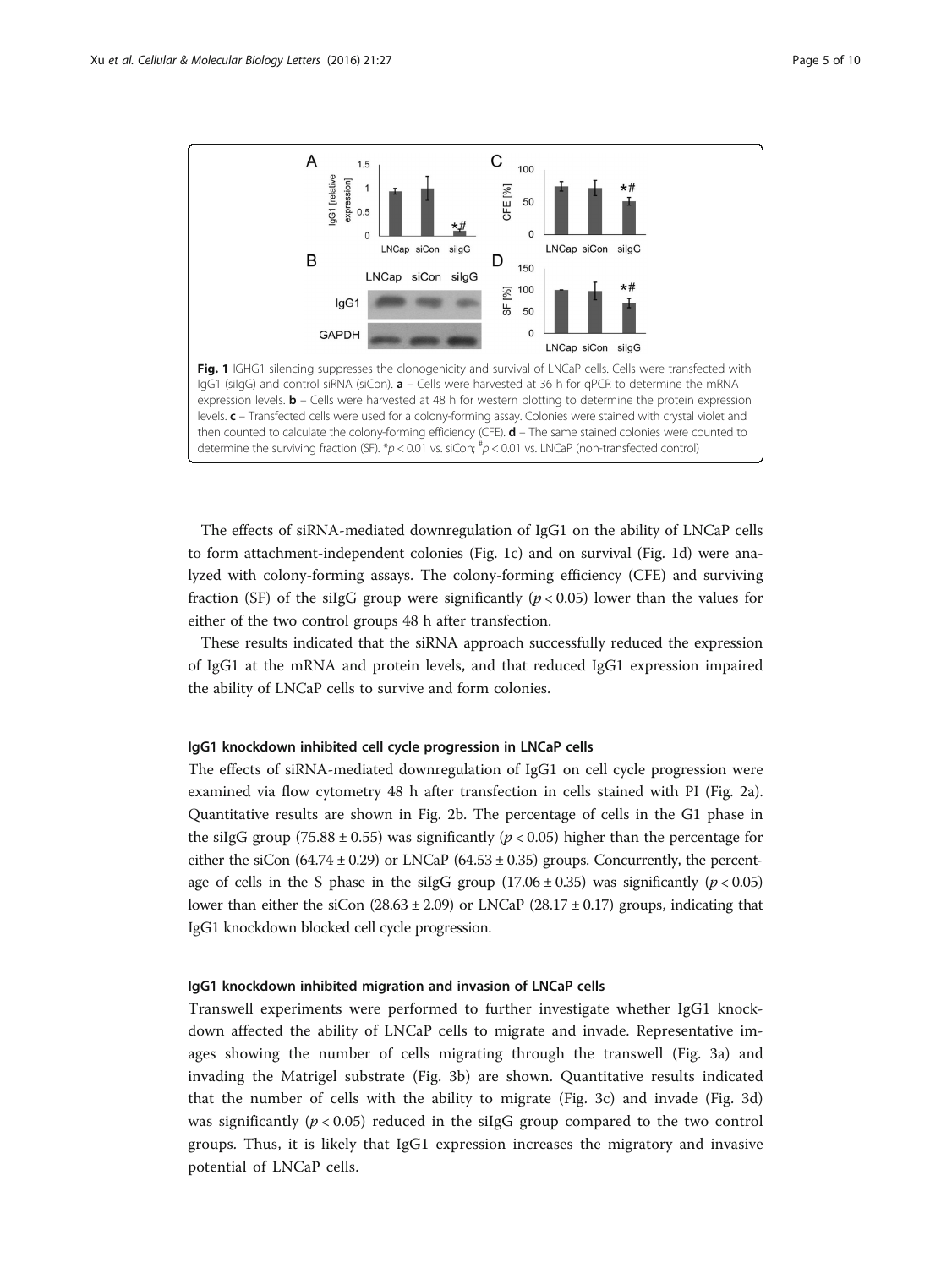<span id="page-5-0"></span>

#### IgG1 knockdown inhibited proliferation and induced apoptosis in LNCaP cells

Next, we investigated the effects of siRNA-mediated IgG1 downregulation on cell proliferation and apoptosis. Proliferation was assessed via immunofluorescence staining for the PCNA antigen in the siIgG, siCon and LNCaP groups. Figure [4a](#page-7-0) presents representative images showing the number of PCNA-positive cells in the siIgG group compared to the control groups. Quantitative analyses indicated that the number of PCNApositive cells was significantly ( $p < 0.05$ ) lower in the silgG group than in either control group (Fig. [4c\)](#page-7-0). The percentage of apoptotic cells was assessed using the marker caspase-3. Representative images of caspase-3 staining are shown in Fig. [4b](#page-7-0). The number of caspase-3 positive cells was significantly ( $p < 0.05$ ) higher in the silgG group than in the two control groups (Fig. [4d](#page-7-0)). These effects are consistent with the tumor suppressive effects of IgG1 knockdown.

#### **Discussion**

Despite the progress in developing new treatments, the mortality of late-stage prostate cancer remains high, meaning there is still a need to investigate novel therapeutics. We and other researchers have found that IgG is expressed in prostate cancer cell lines and prostate cancer tissues [\[21](#page-9-0), [22\]](#page-9-0). This study was undertaken to understand the role of IgG expression in the prostate cancer cell line LNCaP using siRNA to knockdown IgG1. Silencing IgG increased apoptosis and inhibited proliferation, cell migration and invasion.

The mechanisms conferring tumor cell survival advantages are a complex network involving signaling of cell proliferation, cell cycle and apoptosis [\[23\]](#page-9-0). Our study found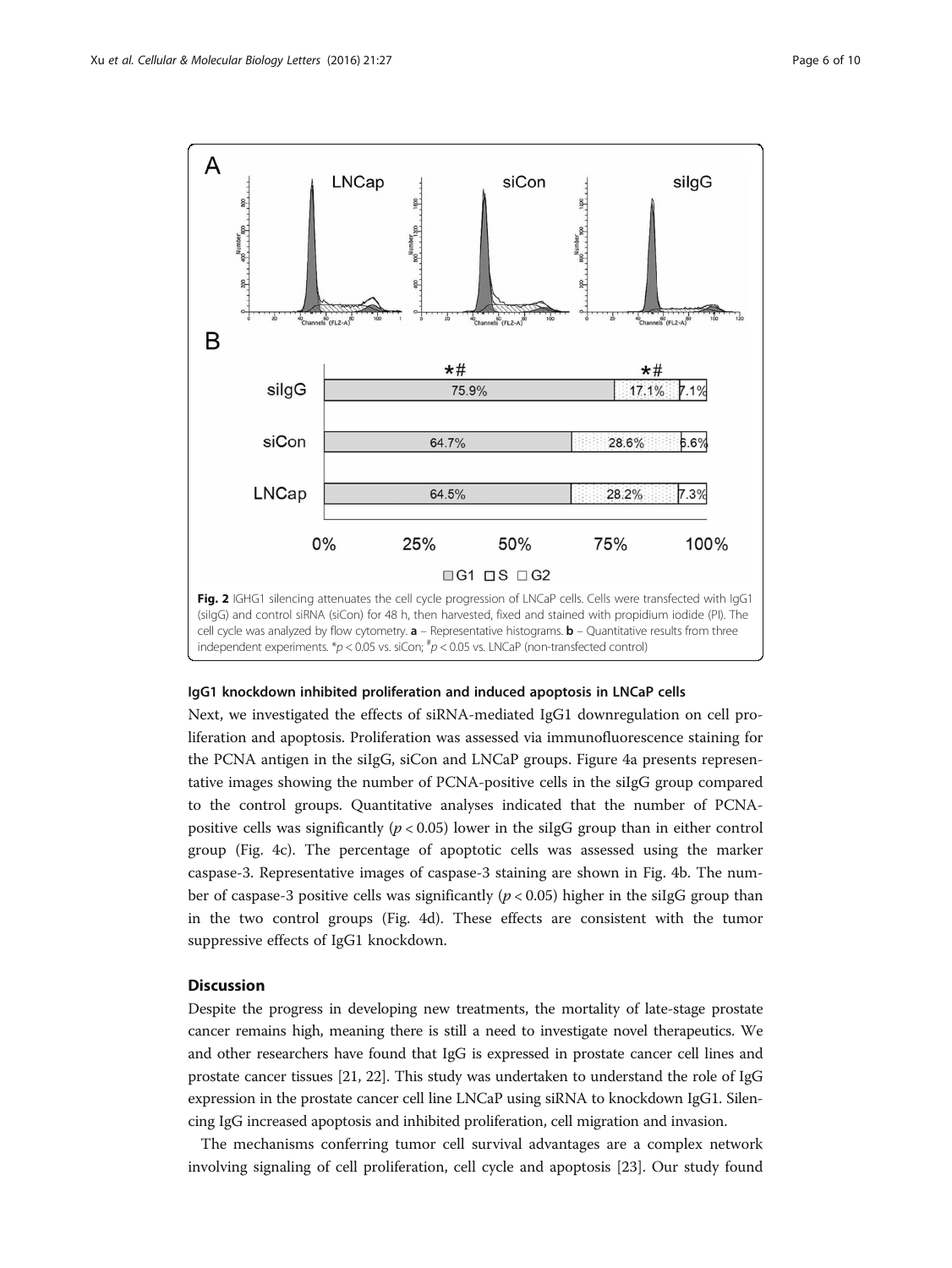<span id="page-6-0"></span>

that silencing IgG in LNCaP cells exerts multiple regulation forces on the network. We found that cell proliferation was inhibited with IgG siRNA through the downregulation of proliferating cell nuclear antigen (PCNA), which is an auxiliary factor for DNA polymerase  $\delta$  in eukaryotic cells and is essential for DNA replication [[24\]](#page-9-0). Caspase-3 is the main executor of the caspase cascade in apoptotic cells. It was previously shown that pHyde, a novel gene identified in Dunning rat prostate cancer cells, induces apoptosis in a dose-dependent manner by activating caspase-3 [[25\]](#page-9-0). It is possible that the IgG1 mediated inhibition of apoptosis involves pHyde in LNCaP cells, but that remains to be confirmed. An additional report demonstrated that the loss of caspase-1 is potentially a step toward aberrant apoptosis during prostate tumorigenesis [[26\]](#page-9-0). Our results suggest that silencing IgG1 may be a novel approach to increasing caspase-3, and possibly caspase-1, to correct the loss of apoptosis in prostate cancer.

In addition to its pro-apoptotic effects, silencing IgG1 inhibited cell proliferation. Although cancer cells have been found to express IgG, the molecular mechanisms by which tumor-derived IgG promotes tumor growth are unclear. Several hypotheses have been proposed.

Wang et al. found that tumor-derived IgG promotes tumor cell growth and proliferation by inducing the production of reactive oxygen species (ROS) [[27\]](#page-9-0). They identified that oxidative stress-related proteins, such as receptor of activated protein kinase C 1 (RACK1), ras-related nuclear protein (RAN) and peroxiredoxin 1 (PRDX1), were IgGinteracting proteins in HeLa cells (cervical cancer). ROS scavengers inhibited the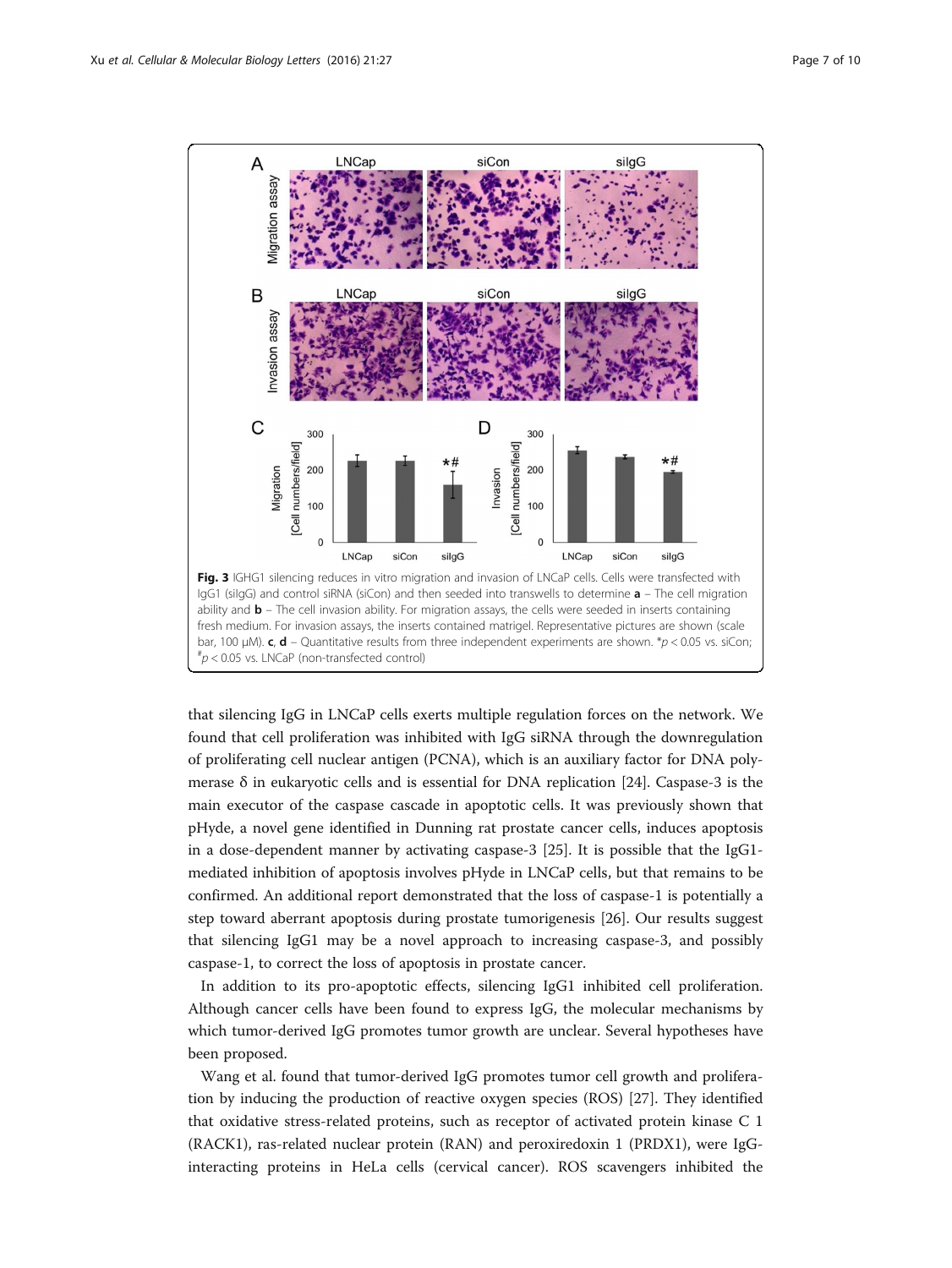<span id="page-7-0"></span>

growth of IgG-deficient cancer cells by suppressing the mitogen-activated protein kinase/extracellular-regulated kinase (MAPK/ERK) pathway.

Alternatively, a recent study demonstrated that cancer-derived IgG promotes cervical cancer cell proliferation by enhancing pro-inflammatory cytokine production in response to lipopolysaccharide (LPS) binding to Toll-like receptor 4 (TLR4) [\[28](#page-9-0)]. Knockdown of IgG suppressed NF-κB and MAPK phosphorylation, which in turn impaired NF-κB nuclear translocation and the activity of NF-κB responsive elements. These data suggest that IgG may be a novel therapeutic target for treating inflammation-mediated cancers, including prostate cancer [[29\]](#page-9-0), and that tumor-derived IgG may play a similar proinflammatory role in prostate cancer.

The pro-tumor effects of IgG may also include a role in metatstatic cancer. We found that both cell migration and invasion were reduced when IgG1 was knocked down. Jiang et al. also found that knockdown of IgG decreases the proliferation, migration and attachment of lung cancer cells in vitro, and that IgG expression correlated with metastasis-associated gene 1 (MTA1) expression and lymph node metastases in vivo [[12\]](#page-9-0). In a breast cancer model, IgG purified from the blood of breast cancer patients stimulated muscarinic acetylcholine receptors to regulate cell migration and metalloproteinase-9 (MMP-9) activity in the breast cancer cell line MCF7 [[30\]](#page-9-0). The molecular mechanisms might involve the phospholipase C, nitric oxide synthase and/or protein kinase C pathways. It is not clear whether any of the pathways described are associated with the pro-tumor functions of IgG in prostate cancer.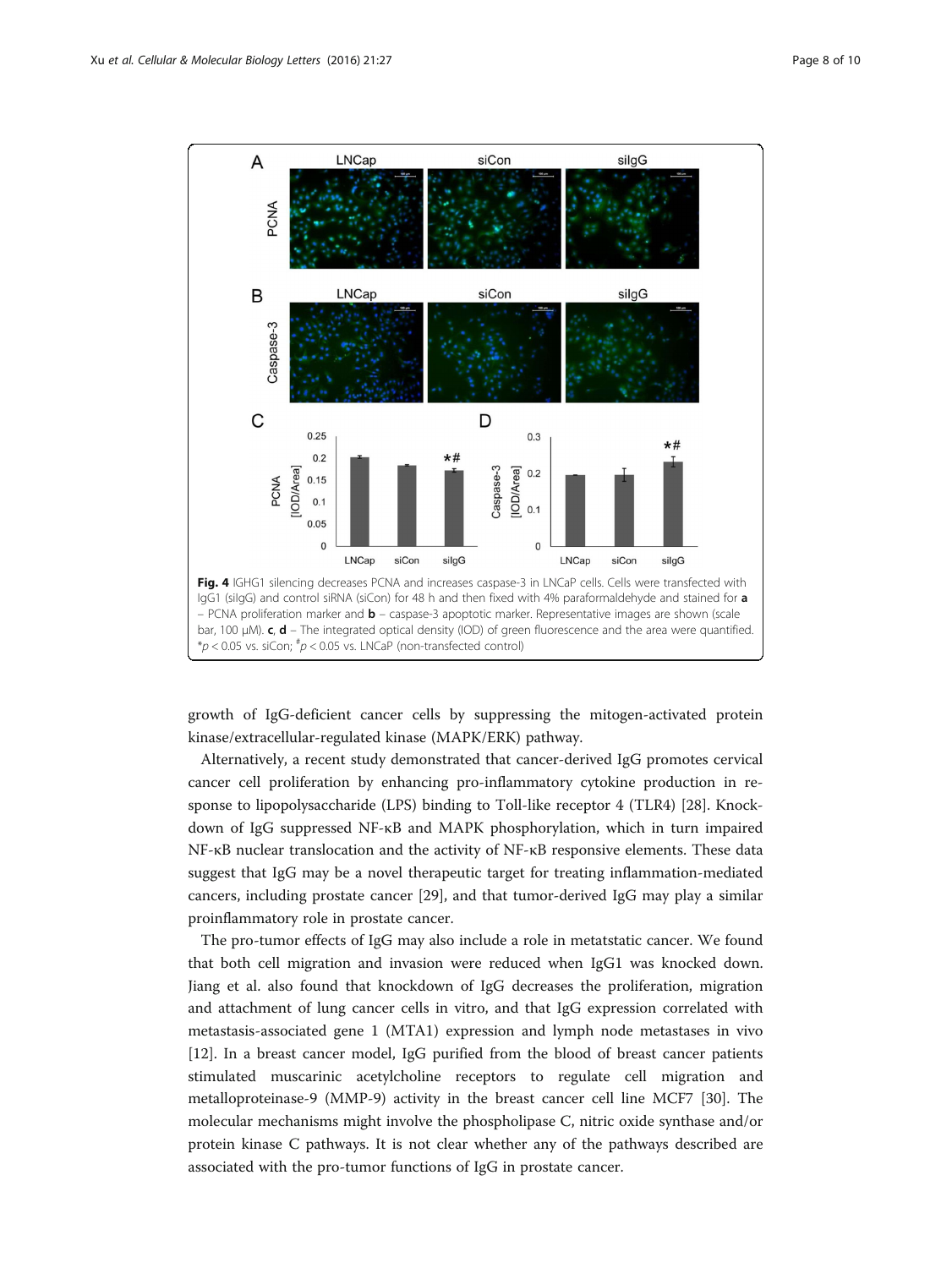<span id="page-8-0"></span>The Ig constant regions of human IgA, IgM, IgD, IgG3, IgG1 and IgE can be detected in many cancer cell lines via nested RT-PCR [7]. However, the individual functions of each Ig isotype in cancers are not clearly identified. Zheng et al. showed that the cancer cell-derived Ig alpha heavy chain promotes access to S phase and the growth of cancer cells [[31\]](#page-9-0). Yang et al. examined the role of expression of Ig light chain, Ig kappa and Ig lambda in colorectal cancer cells [[32\]](#page-9-0). They found that Ig kappa and lambda help to stabilize the anti-apoptotic protein Bcl-xL. Knockdown of the genes of Ig kappa and/or Ig lambda suppresses Bcl-xL expression and induces apoptosis. The roles of other Ig isotypes in prostate cancer remain to be addressed, as does whether IgG silencing altered apoptosis in LNCaP cells by downregulating Bcl-xL.

In summary, knockdown of IgG expression by RNA interference inhibited cell proliferation and increased apoptosis in a human prostate cancer LNCaP cell line. While these results have implications for the role of IgG in prostate cancer progression, they are limited to one cell line and one siRNA, and must be confirmed in other systems. The results suggest that IgG is a potential target for a novel therapeutic strategy for prostate cancer.

#### Abbreviations

CFE: Colony-forming efficiency; DAPI: 4′,6-diamidino-2-phenylindole; IgG: Immunoglobulin G; PCNA: Proliferating cell nuclear antigen; PI: Propidium iodide; RAG1: Recombination activating gene 1; RNAi: RNA interference

#### Acknowledgments

Not applicable.

#### Funding

This study was funded with a grant from the Natural Sciences Fund of Guangdong Province (No. S2012010008815).

#### Availability of data and materials

All data generated or analysed during this study are included in this published article.

#### Authors' contributions

All of the authors participated in the design, interpretation of the studies, analysis of the data and review of the manuscript. YX designed the study and wrote the protocol. YX, BC, SZ, YW and KX conducted the experiments. AX supplied critical reagents. YX and BC wrote the manuscript. BL and CL performed background research. All authors read and approved the final manuscript.

#### Competing interest

The authors declare that they have no competing interests.

#### Consent for publication

Not applicable.

# Ethics approval and consent to participate

Not applicable.

#### Received: 26 October 2016 Accepted: 24 November 2016 Published online: 03 December 2016

#### References

- 1. Siegel R, Naishadham D, Jemal A. Cancer statistics, 2012. CA Cancer J Clin. 2012;62:10–29. doi:[10.3322/caac.20138.](http://dx.doi.org/10.3322/caac.20138)
- 2. Siegel RL, Miller KD, Jemal A. Cancer statistics, 2015. CA Cancer J Clin. 2015;65:5–29. doi[:10.3322/caac.21254](http://dx.doi.org/10.3322/caac.21254).
- 3. Yang L, Parkin DM, Whelan S, Zhang S, Chen Y, Lu F, Li L. Statistics on cancer in China: cancer registration in 2002. Eur J Cancer Prev. 2005;14:329–35.
- 4. DeSantis CE, Lin CC, Mariotto AB, Siegel RL, Stein KD, Kramer JL, Alteri R, Robbins AS, Jemal A. Cancer treatment and survivorship statistics, 2014. CA Cancer J Clin. 2014;64:252–71. doi[:10.3322/caac.21235](http://dx.doi.org/10.3322/caac.21235).
- 5. Chen Z, Gu J. Immunoglobulin G expression in carcinomas and cancer cell lines. FASEB J. 2007;21:2931–8. doi[:10.1096/fj.07-8073com](http://dx.doi.org/10.1096/fj.07-8073com).
- 6. Chen Z, Qiu X, Gu J. Immunoglobulin expression in non-lymphoid lineage and neoplastic cells. Am J Pathol. 2009; 174:1139–48. doi:[10.2353/ajpath.2009.080879](http://dx.doi.org/10.2353/ajpath.2009.080879).
- 7. Kimoto Y. Expression of heavy-chain constant region of immunoglobulin and T-cell receptor gene transcripts in human non-hematopoietic tumor cell lines. Gene Chromosome Canc. 1998;22:83–6.
- 8. Zhu X, Li C, Sun X, Mao Y, Li G, Liu X, Zhang Y, Qiu X. Immunoglobulin mRNA and protein expression in human oral epithelial tumor cells. Appl Immunohistochem Mol Morphol. 2008;16:232–8. doi:[10.1097/PAI.0b013e31814c915a](http://dx.doi.org/10.1097/PAI.0b013e31814c915a).